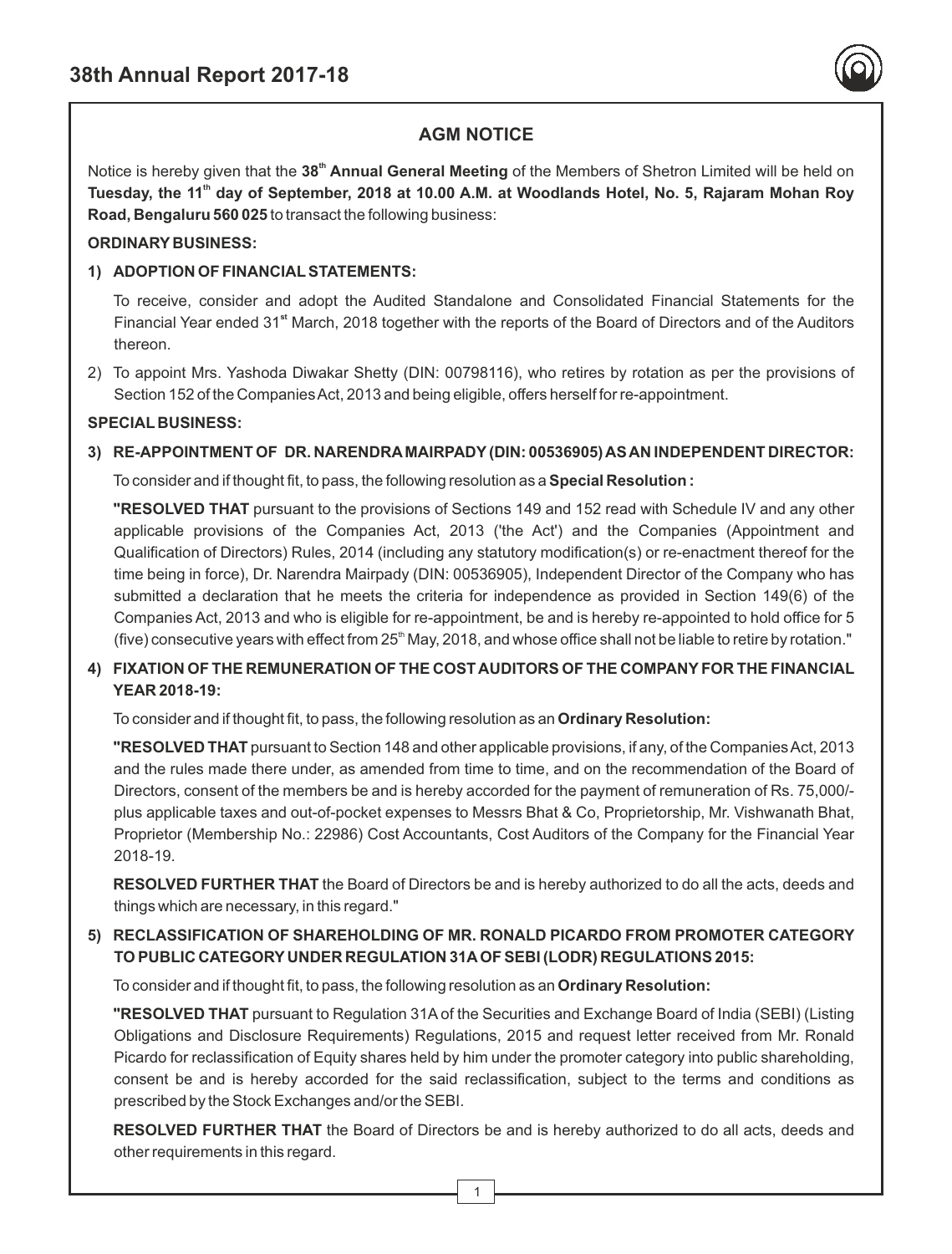

**RESOLVED FURTHER THAT** any one Director or Company Secretary of the Company be and is hereby authorized to intimate to the Stock Exchange pertaining to reclassification of shares."

## **6) RECLASSIFICATION OF SHAREHOLDING OF MRS. MARIE THERESE PICARDO FROM PROMOTER CATEGORYTO PUBLIC CATEGORY UNDER REGULATION 31AOF SEBI (LODR) REGULATIONS 2015:**

To consider and if thought fit, to pass, the following resolution as an **Ordinary Resolution:**

**"RESOLVED THAT** pursuant to Regulation 31Aof the Securities and Exchange Board of India (SEBI) (Listing Obligations and Disclosure Requirements) Regulations, 2015 and request letter received from Mrs. Marie Therese Picardo for reclassification of Equity shares held by her under the promoter category into public shareholding, consent be and is hereby accorded for the said reclassification, subject to the terms and conditions as prescribed by the Stock Exchanges and/or the SEBI.

**RESOLVED FURTHER THAT** the Board of Directors be and is hereby authorized to do all acts, deeds and other requirements in this regard.

**RESOLVED FURTHER THAT** any one Director or Company Secretary of the Company be and is hereby authorized to intimate to the Stock Exchange pertaining to reclassification of shares."

**Place : Bengaluru th Date : 25 May, 2018**  By the order of the Board For **Shetron Limited**

**Diwakar S Shetty Executive Chairman DIN: 00432755 [Address: Divya, R.S. Jain Marg, Gandhigram Road, Juhu, Mumbai 400049]**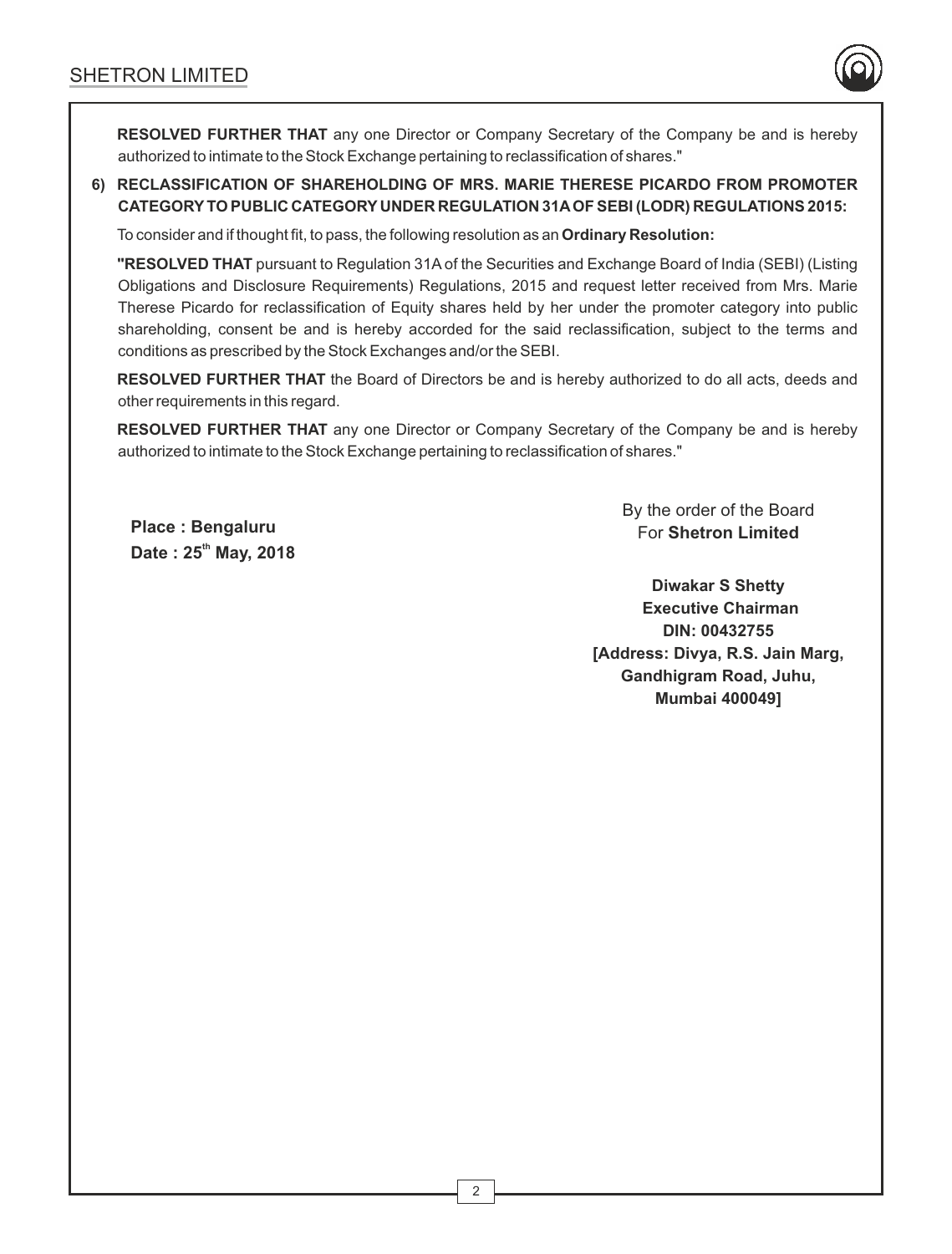

#### **NOTES :**

- 1) The relevant details of the persons seeking re-appointment/appointment as Director, pursuant to Listing Regulations are annexed hereto.
- **2) A MEMBER ENTITLED TO ATTEND AND VOTE AT THE MEETING IS ENTITLED TO APPOINT ONE OR MORE PROXIES TO ATTEND AND VOTE ON A POLL INSTEAD OF HIMSELF / HERSELF AND SUCH A PROXY/PROXIES NEED NOT BE AMEMBER OF THE COMPANY.**
- 3) Proxies in order to be effective must be filed with the Company not later than 48 hours before the Meeting.
- 4) Aperson can act as proxy on behalf of Members not exceeding fifty (50) and holding in the aggregate not more than 10% of the total Share Capital of the Company. In case a proxy is proposed to be appointed by a Member holding more than 10% of the total Share Capital of the Company carrying voting rights, then such proxy shall not act as a proxy for any other person or shareholder.
- 5) In case of joint shareholders attending the meeting, only such joint holder who is higher in the order of names will be entitled to vote.
- 6) Corporate Members are requested to send to the Company a duly certified copy of the Board Resolution pursuant to Section 113 of the Companies Act, 2013 authorizing their representative to attend and vote at the Annual General Meeting.
- 7) The Explanatory Statement pursuant to Section 102 of the Companies Act, 2013 in respect of the Special Businesses of the Notice, is annexed hereto.
- 8) The Register of Members and Share Transfer books will remain closed from 05<sup>th</sup> September, 2018 to  $11<sup>th</sup>$  September, 2018 (both days inclusive).
- 9) Member desiring information as regards accounts is requested to write to the Company at an early date so as to enable the Management to keep the information ready.
- 10) Members holding shares in physical form are requested to notify promptly any change in their address to the Registrar and Share Transfer (RTA) agents of the Company namely Integrated Registry Management Services Private Limited, Bengaluru, quoting their membership numbers besides changes, if any, in the dividend mandates given by them and those holding shares in electronic form may communicate the above information to their respective Depository Participants.
- 11) Proxy form and Attendance Slip are attached to this Annual Report.
- 12) About 97% of the total number of shares in the Equity Share Capital of the Company has been dematerialized. In view of the advantages of the depository system and for easy trading of the shares, members are requested to opt for dematerialization of the shares of the Company through any of the Depository Participant of their choice.
- 13) Members holding shares in Demat form are requested to incorporate the DPID number and client ID number in the attendance slip/proxy form for easy identification of attendance at the meeting.
- 14) Members who have not registered their e-mail addresses so far, are requested to register their e-mail address for receiving all communication including Annual Report, Notices, Circulars, etc. from the Company electronically.
- 15) The Securities and Exchange Board of India (SEBI) has mandated the submission of Permanent Account Number (PAN) by every participant in securities market. Members holding shares in Demat form are, therefore, requested to submit their PAN to their Depository Participants with whom they are maintaining their Demat accounts. Members holding shares in physical form can submit their PAN to the Company's Registrar & Share Transfer Agents (RTA), Integrated Registry Management Services Private Limited, No: 30, Ramana Residency, 4<sup>th</sup> Cross, Sampige Road, Malleshwaram, Bangalore - 560 003.
- 16) The format of the Register of Members prescribed by the Ministry of Corporate Affairs under the Companies Act, 2013 requires the Company/ Registrar and Share Transfer Agents to record additional details of Members, including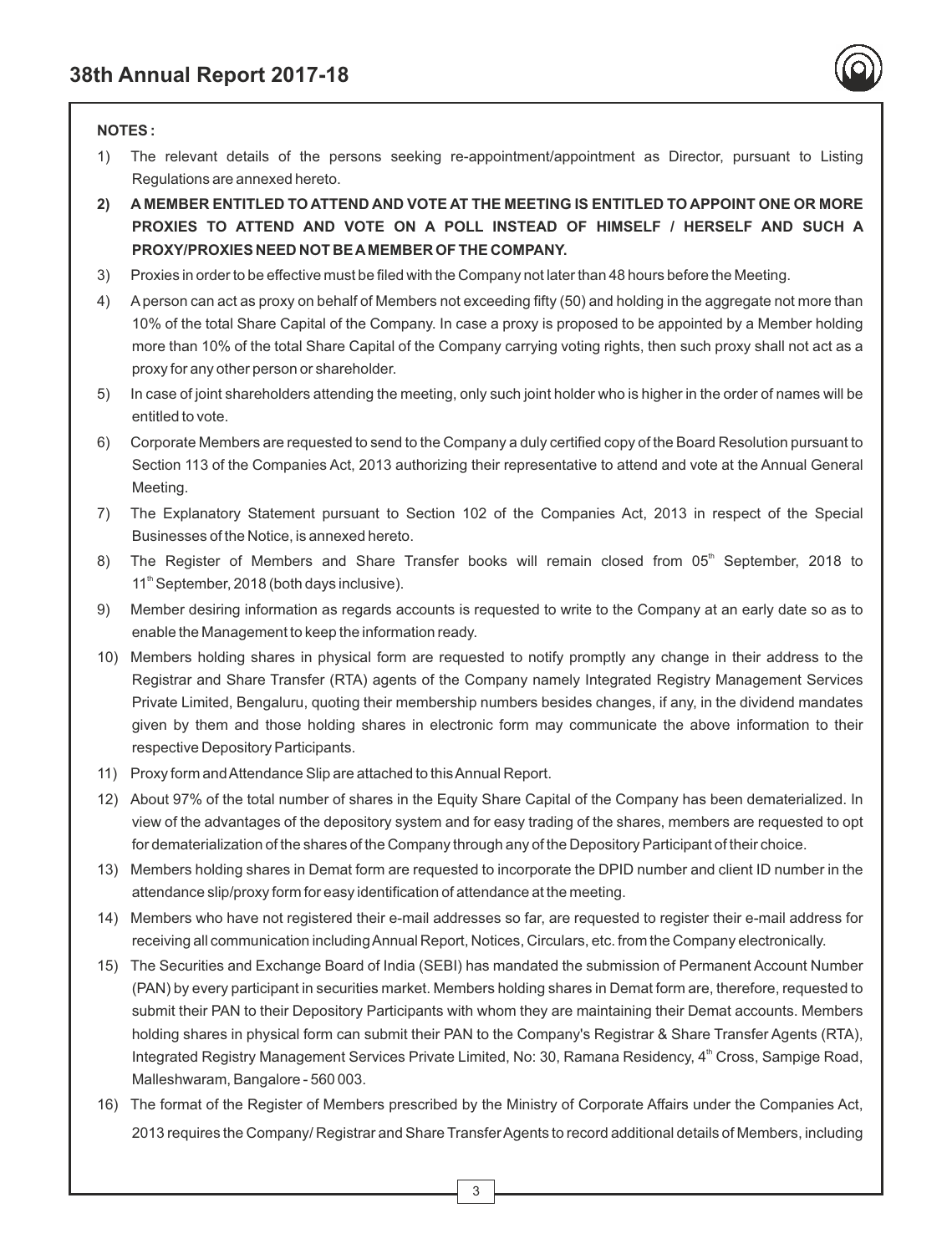their PAN details, email address, bank details for payment of dividend, etc. Aform for capturing the additional details is appended at the end of this Annual Report. Members holding shares in physical form are requested to submit the filled in form to the Company or its Registrar and Share Transfer Agents. Members holding shares in electronic form are requested to submit the details to their respective Depository Participants.

- 17) To support the "Green Initiative", Members who have not registered their email addresses are requested to register the same with the Company's Registrar & Share Transfer Agents / their Depository Participants, in respect of shares held in physical/ electronic mode respectively.
- 18) As per the provisions of the Companies Act, 2013, facility for making nominations is available to the members in respect of the shares held by them. Nomination forms can be obtained from the Company's Registrar and Share Transfer Agents by Members holding shares in physical form. Members holding shares in electronic form may obtain Nomination forms from their respective Depository Participant.

#### **19) Voting through Electronic means:**

- I. In compliance with the provisions of Section 108 of the Companies Act, 2013 and Rule 20 of the Companies (Management and Administration) Rules, 2014 as amended by the Companies (Management and Administration) Amendment Rules, 2015 and the SEBI (LODR) Regulations, 2015, the Company is pleased to provide Members with a facility to exercise their rights to vote at the 38<sup>th</sup> Annual General Meeting (AGM) by electronic means and the business may be transacted through Electronic Voting (e-Voting) Services. The facility for casting the votes by the members using an electronic voting system from a place other than the venue of the AGM ("remote e-voting") will be provided by Central Depository Services (India) Limited (CDSL).
- II. The facility for voting through ballot paper shall be made available at the AGM and the Members attending the Meeting who have not cast their vote by remote e-voting shall be able to exercise their right at the meeting through ballot paper.
- III. The members who have cast their vote by remote e-voting prior to the AGM may also attend the AGM but shall not be entitled to cast their vote again. However, in case members have cast their votes via physical ballot and e-voting, then e-voting shall prevail and the vote done through the physical ballot shall be treated as invalid.
- **IV. The instructions for shareholders voting electronically are as under:**
- (I) The voting period begins on 08<sup>th</sup> September 2018 at 9:00 am and ends on 10<sup>th</sup> September 2018 at 5:00 pm. During this period shareholders of the Company, holding shares either in physical form or in dematerialized form, as on the cut-off date (record date) of  $04<sup>th</sup>$  September 2018, may cast their vote electronically. The e-voting module shall be disabled by CDSLfor voting thereafter.
- (ii) The shareholders should log on to the e-voting website www.evotingindia.com.
- (iii) Click on Shareholders / Members
- (iv) Now Enter your User ID.
- a. For CDSL: 16 digits beneficiary ID.
- b. For NSDL: 8 Character DPID followed by 8 Digits Client ID.
- c. Members holding shares in Physical Form should enter Folio Number registered with the Company.
- (v) Next enter the Image Verification as displayed and Click on Login.
- (vi) If you are holding shares in demat form and had logged on to www.evotingindia.com and voted on an earlier voting of any company, then your existing password is to be used.

4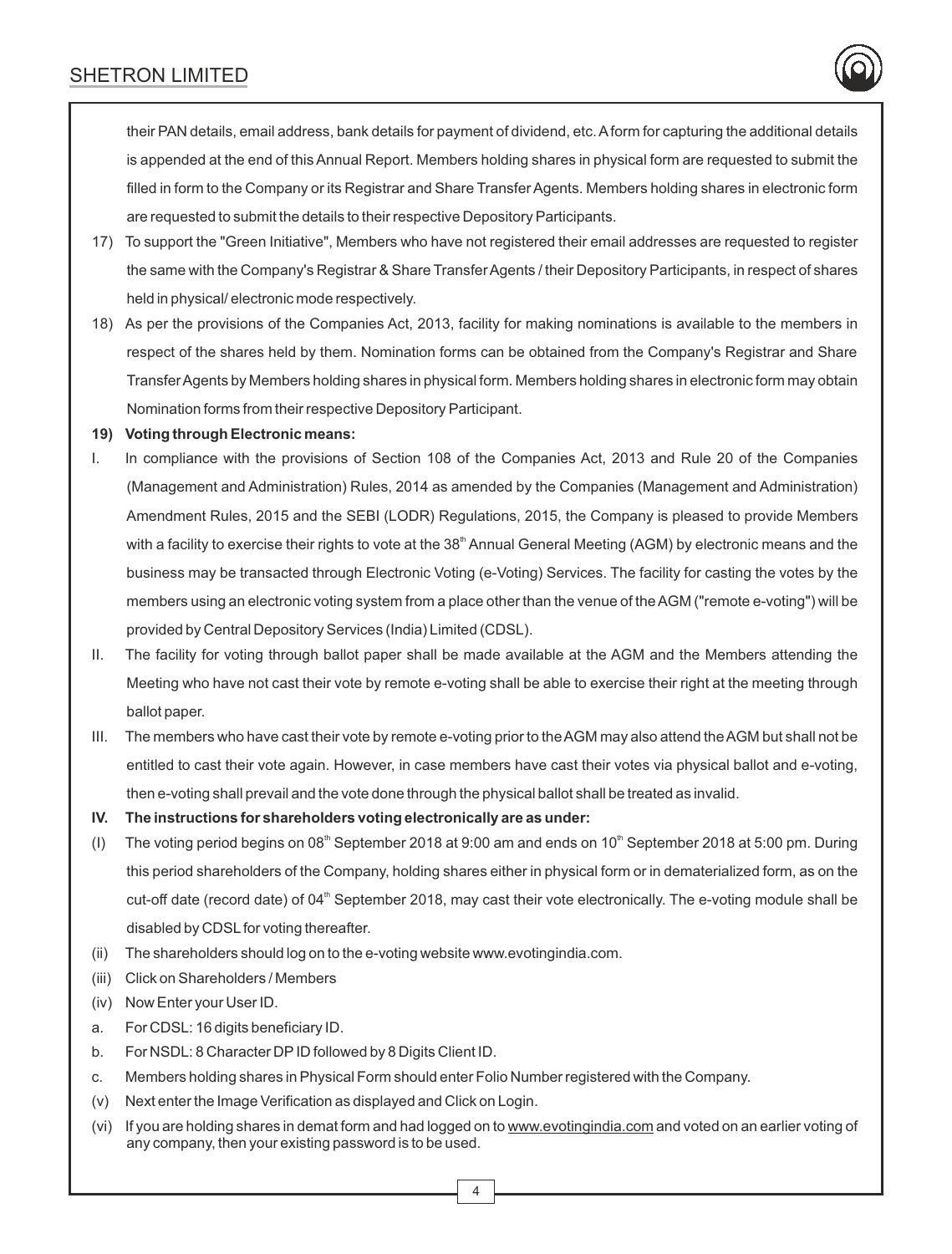

(vii) If you are a first time user, follow the steps given below:

|                                                                           | For Members holding shares in Demat Form and Physical Form                                                                                                                                                                                                                                                                                                                                                                                                                                                                                                                                                                                                                   |  |  |
|---------------------------------------------------------------------------|------------------------------------------------------------------------------------------------------------------------------------------------------------------------------------------------------------------------------------------------------------------------------------------------------------------------------------------------------------------------------------------------------------------------------------------------------------------------------------------------------------------------------------------------------------------------------------------------------------------------------------------------------------------------------|--|--|
| <b>PAN</b>                                                                | Enter your 10 digit alpha-numeric PAN issued by Income Tax Department (Applicable for both demat<br>shareholders as well as physical shareholders)                                                                                                                                                                                                                                                                                                                                                                                                                                                                                                                           |  |  |
|                                                                           | Members who have not updated their PAN with the Company/Depository Participant are<br>$\bullet$                                                                                                                                                                                                                                                                                                                                                                                                                                                                                                                                                                              |  |  |
|                                                                           | requested to use the first two letters of their name and the 8 digits of the sequence number in the<br>PAN field.                                                                                                                                                                                                                                                                                                                                                                                                                                                                                                                                                            |  |  |
|                                                                           | In case the sequence number is less than 8 digits enter the applicable number of 0's before the<br>٠<br>number after the first two characters of the name in CAPITAL letters. Eg. If your name is Ramesh<br>Kumar with sequence number 1 then enter RA00000001 in the PAN field.                                                                                                                                                                                                                                                                                                                                                                                             |  |  |
| <b>Dividend</b>                                                           |                                                                                                                                                                                                                                                                                                                                                                                                                                                                                                                                                                                                                                                                              |  |  |
| <b>Bank</b><br><b>Details</b>                                             | Enter the Dividend Bank Details or Date of Birth (in dd/mm/yyyy format) as recorded in your demat<br>account or in the company records in order to login.                                                                                                                                                                                                                                                                                                                                                                                                                                                                                                                    |  |  |
| or Date<br>of Birth<br>(DOB)                                              | If both the details are not recorded with the depository or company please enter the member id /<br>$\bullet$<br>folio number in the Dividend Bank details field as mentioned in instruction (iv).                                                                                                                                                                                                                                                                                                                                                                                                                                                                           |  |  |
| (viii) After entering these details appropriately, click on "SUBMIT" tab. |                                                                                                                                                                                                                                                                                                                                                                                                                                                                                                                                                                                                                                                                              |  |  |
|                                                                           | Members holding shares in physical form will then directly reach the Company selection screen.<br>(ix)<br>However, members holding shares in demat form will now reach 'Password Creation' menu wherein they<br>are required to mandatorily enter their login password in the new password field. Kindly note that this<br>password is to be also used by the demat holders for voting for resolutions of any other company on<br>which they are eligible to vote, provided that company opts for e-voting through CDSL platform. It is<br>strongly recommended not to share your password with any other person and take utmost care to keep<br>your password confidential. |  |  |
| (x)                                                                       | For Members holding shares in physical form, the details can be used only for e-voting on the resolutions<br>contained in this Notice.                                                                                                                                                                                                                                                                                                                                                                                                                                                                                                                                       |  |  |
| (xi)                                                                      | Click on the EVSN of Shetron Limited.                                                                                                                                                                                                                                                                                                                                                                                                                                                                                                                                                                                                                                        |  |  |
| (xii)                                                                     | On the voting page, you will see "RESOLUTION DESCRIPTION" and against the same the option<br>"YES/NO" for voting. Select the option YES or NO as desired. The option YES implies that you assent to<br>the Resolution and option NO implies that you dissent to the Resolution.                                                                                                                                                                                                                                                                                                                                                                                              |  |  |
|                                                                           | (xiii) Click on the "RESOLUTIONS FILE LINK" if you wish to view the entire Resolution details.                                                                                                                                                                                                                                                                                                                                                                                                                                                                                                                                                                               |  |  |
|                                                                           | (xiv) After selecting the resolution you have decided to vote on, click on "SUBMIT". A confirmation box will be<br>displayed. If you wish to confirm your vote, click on "OK", else to change your vote, click on "CANCEL"<br>and accordingly modify your vote.                                                                                                                                                                                                                                                                                                                                                                                                              |  |  |
| (xy)                                                                      | Once you "CONFIRM" your vote on the resolution, you will not be allowed to modify your vote.                                                                                                                                                                                                                                                                                                                                                                                                                                                                                                                                                                                 |  |  |
|                                                                           | (xvi) You can also take out print of the voting done by you by clicking on "Click here to print" option on the<br>Voting page.                                                                                                                                                                                                                                                                                                                                                                                                                                                                                                                                               |  |  |
|                                                                           | (xvii) If Demat account holder has forgotten the changed login password, then Enter the User ID and the image<br>verification code and click on Forgot Password & enter the details as prompted by the system.                                                                                                                                                                                                                                                                                                                                                                                                                                                               |  |  |
|                                                                           | (xviii)Shareholders can also cast their vote using CDSL's mobile app m-Voting available for android<br>based mobiles. The m-Voting app can be downloaded from Google Play Store. Apple and<br>Windows phone users can download the app from the App Store and the Windows Phone Store<br>respectively. Please follow the instructions as prompted by the mobile app while voting on your<br>mobile.                                                                                                                                                                                                                                                                          |  |  |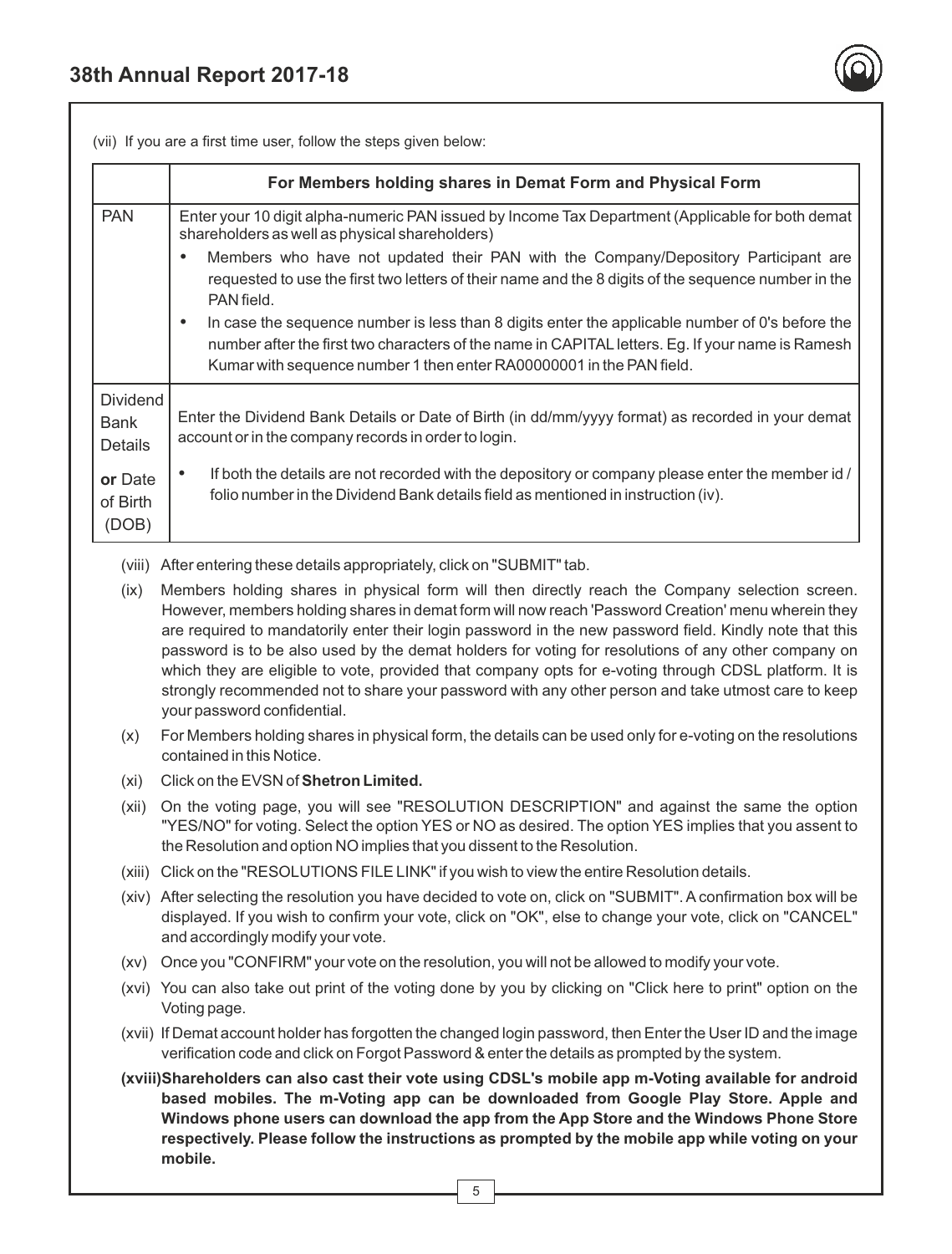

(xix) Note for Non - Individual Shareholders and Custodians

- Non-Individual shareholders (i.e. other than Individuals, HUF, NRI etc.) and Custodian are required to log on to www.evotingindia.com and register themselves as Corporates.
- A scanned copy of the Registration Form bearing the stamp and sign of the entity should be emailed to helpdesk.evoting@cdslindia.com.
- After receiving the login details a compliance user should be created using the admin login and password. The Compliance user would be able to link the account(s) for which they wish to vote on.
- The list of accounts should be mailed to helpdesk.evoting@cdslindia.com and on approval of the accounts they would be able to cast their vote.
- A scanned copy of the Board Resolution and Power of Attorney (POA) which they have issued in favour of the Custodian, if any, should be uploaded in PDF format in the system for the scrutinizer to verify the same.
- (xx) In case you have any queries or issues regarding e-voting, you may refer the Frequently Asked Questions ("FAQs") and e-voting manual available at www.evotingindia.com, under help section or write an email to helpdesk.evoting@cdslindia.com.
- V. The voting rights of members shall be in proportion to their shares of the paid-up Equity Share Capital of the Company as on the cut-off date of  $04<sup>th</sup>$  September, 2018.
- VI. Any person, who acquires shares of the Company and becomes member of the Company after dispatch of the notice and holding shares as of the cut-off date i.e.  $04<sup>th</sup>$  September, 2018 may follow the same procedure as mentioned above for e-Voting.
- VII. Mr. Vijayakrishna K T, Practising Company Secretary (FCS 1788 and CP980) has been appointed as the Scrutinizer to scrutinize the voting at the AGM and remote e-voting process in a fair and transparent manner.
- VIII. Chairman shall, at the AGM, at the end of discussion on the resolutions on which voting is to be held, allow voting with the assistance of Scrutinizer, by use of "Ballot Paper" for all those members who are present at the AGM, but have not cast their votes by availing the remote e-voting facility.
- IX. The Scrutinizer shall after the conclusion of voting at the general meeting, will first count the votes cast at the meeting and thereafter unblock the votes cast through remote e-voting in the presence of at least two witnesses not in the employment of the Company and shall make, not later than 48 hours of the conclusion of the AGM a consolidated Scrutinizer's report of the total votes cast in favour or against, if any, to the Chairman or a person authorized by him in writing, who shall countersign the same and declare the result of the voting forthwith.
- X. The Results declared along with the report of the Scrutinizer shall be placed on the website of the Company at www.shetrongroup.com and on the website of CDSL e-Voting immediately after the declaration of result by the Chairman or a person authorised by him in writing. The results shall also be immediately forwarded to the BSE Limited.
- XI. Resolutions assented to by the requisite majority of the members by means of e-voting shall be deemed to have been duly passed at the Annual General Meeting.
- XII. Subject to receipt of requisite number of votes, the Resolutions shall be deemed to have been passed on the date of the Meeting, i.e. 11<sup>th</sup> September, 2018.

**Place : Bengaluru th Date : 25 May, 2018**  By the order of the Board For **Shetron Limited**

**Diwakar S Shetty Executive Chairman DIN: 00432755 [Address: Divya, R.S. Jain Marg, Gandhigram Road, Juhu, Mumbai 400049]**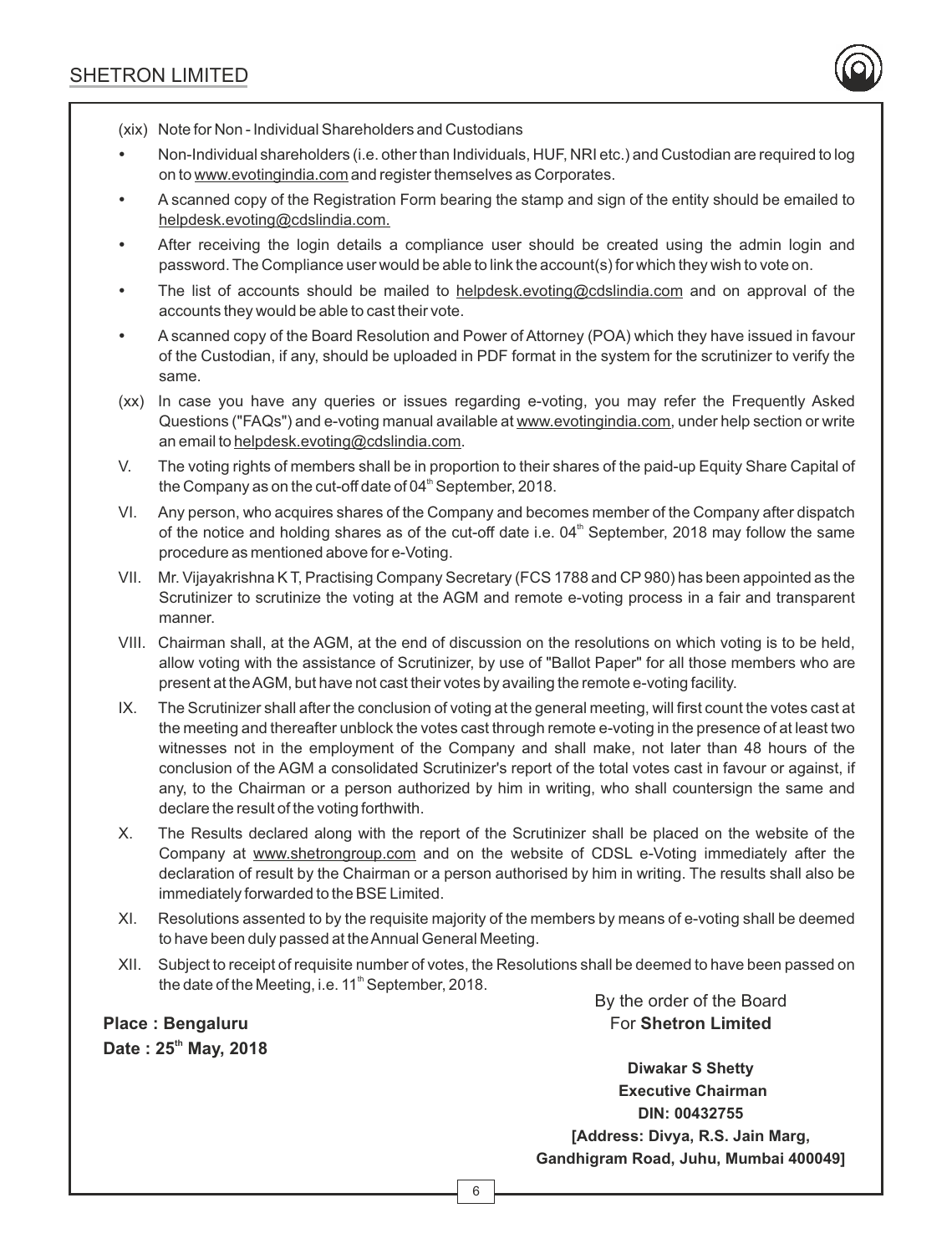

# **Explanatory Statement (Pursuant to section 102 of the Companies Act, 2013)**

As required by Section 102 of the Companies Act, 2013 (Act), the following explanatory statement sets out all material facts relating to the businesses mentioned under Item No. 3 to Item No. 6 of the accompanying Notice:

#### **Item No. 3: Re-appointment of Dr. Narendra Mairpady (DIN: 00536905) as an Independent Director**

Dr. Narendra Mairpady (DIN: 00536905), was appointed as an Independent Director in line with the provisions of the Companies Act, 2013 for a period of one year with effect from 30<sup>th</sup> May, 2017. As per Section 149 of the Companies Act, 2013 and the Rules made thereunder, an Independent Director can be reappointed for a second term of maximum 5 years on passing Special Resolution in general meeting and disclosure of such reappointment in the Board's Report. Also, Schedule IV of the Act *inter alia* provides for carrying out of performance evaluation by the Board before extending the term of the Independent Director.

The Board of Directors at its Meeting held on 25<sup>th</sup> May, 2018 has reappointed Dr. Narendra Mairpady as an Independent Director for a period of 5 (five) years, subject to the approval of the Shareholders.

Dr. Narendra Mairpady has given a declaration to the Board that he meets the criteria of independence as provided under Section 149(6) of the Companies Act, 2013 ("the Act"). In the opinion of the Board, he fulfills the conditions specified in the Act and the Rules framed thereunder for appointment as Independent Director and is independent of the Management.

The Board considers that his continued association would be of immense benefit to the Company and it is desirable to continue to avail the services of Dr. Narendra Mairpady as an Independent Director. Brief background of Dr Narendra Mairpady is exhibited in this document separately.

Except Dr. Narendra Mairpady, none of the Directors and Key Managerial Personnel of the Company or their respective relatives is concerned or interested in the Resolution.

The Board recommends the resolution at Item No. 3 for approval of the members.

#### **Item No. 4: Fixation of the remuneration of the Cost Auditors of the Company for the Financial Year 2018-19**

Pursuant to Section 148 of the Companies Act, 2013, the Company is required to have the audit of its cost records conducted by a Cost Accountant in Practice. On the recommendation of the Audit Committee, the Board of Directors has approved the appointment of Mr. Vishwanath Bhat, Proprietor, Bhat & Co, (Membership No. 22986) as the Cost Auditors of the Company to conduct audit of cost records of the Company for the products covered under the Companies (Cost Records and Audit) Rules, 2014 for the Financial Year 2018-19, at a remuneration of Rs.75,000/- plus applicable taxes and out of pocket expenses.

Mr. Vishwanath Bhat has furnished a certificate regarding his eligibility for appointment as Cost Auditors of the Company. He has vast experience in the field of cost audit and has conducted the audit of the cost records of the Company for the previous years.

Accordingly, the consent of the members is sought for passing an Ordinary Resolution as set out at Item No. 4 of the Notice for fixation of the remuneration payable to the Cost Auditors for the Financial Year 2018-19.

None of the Directors and Key Managerial Personnel of the Company or their respective relatives is concerned or interested in the Resolution at Item No.4 of the accompanying Notice.

The Board recommends the resolution at Item No. 4 for approval of the members.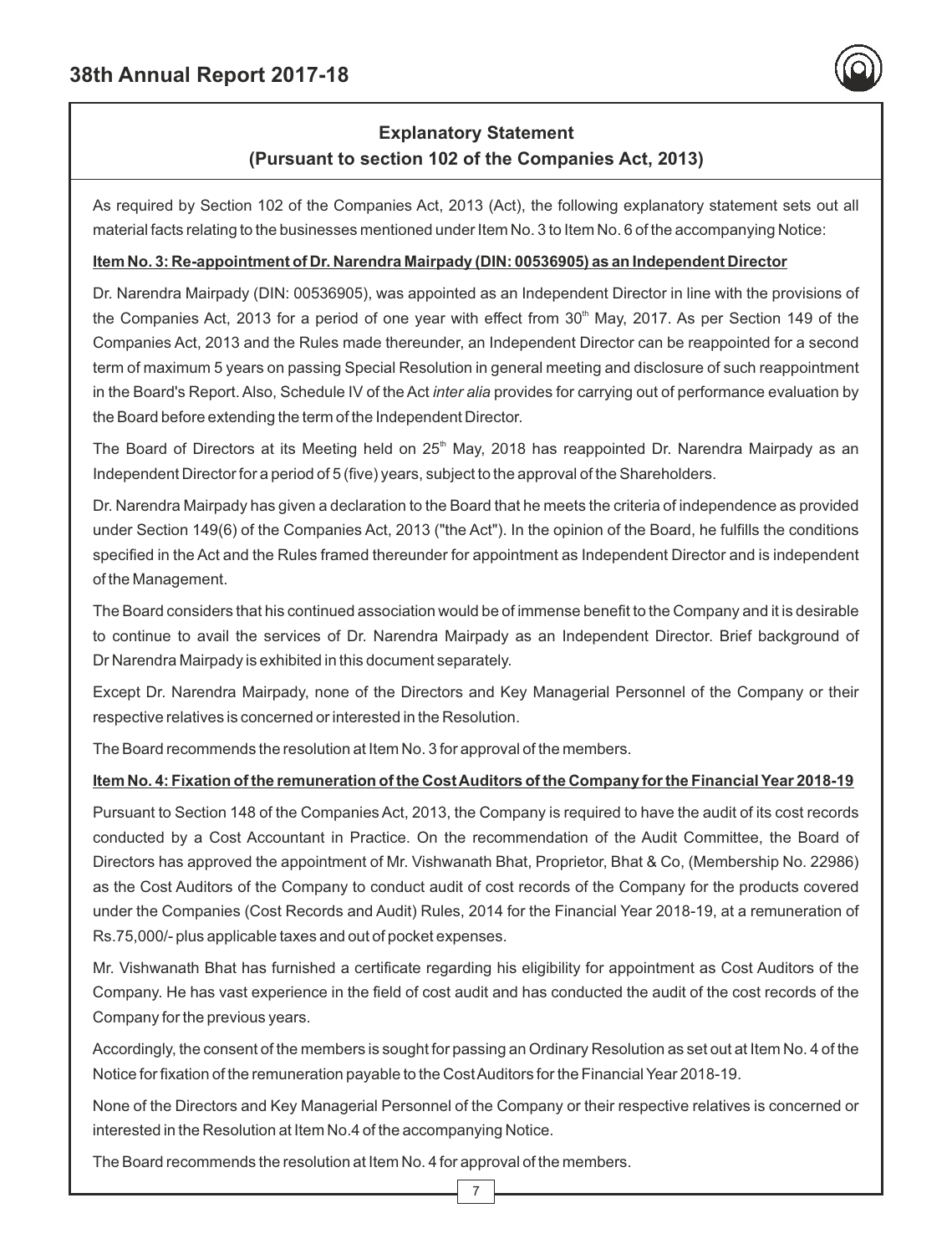

## **Item No. 5: Reclassification of Shareholding of Mr. Ronald Picardo from Promoter Category to Public Category under Regulation 31Aof SEBI (LODR) Regulations 2015**

As per Regulation 31A of the SEBI (Listing Obligations and Disclosure Requirements) Regulations, 2015, SEBI/Stock Exchange permits modification or reclassification of the status of the shareholders upon receipt of application from the entity company and also from the concerned shareholders. As per the procedure prescribed by Stock Exchange, consent of the shareholders at the General Meeting is also required for such reclassification among other compliances.

Mr. Ronald Picardo was a promoter of the Company since its inception. However, he has settled abroad since the last decade and is not involved in the day to day affairs of the Company. He has not directly or indirectly exercised any control on the Company since the last 10 years and hence, has requested to reclassify his shareholding from the Promoter category to Public Shareholding category.

The Board of Directors at its meeting held on  $25<sup>th</sup>$  May, 2018 has accorded approval for the reclassification of shares presently held by Mr. Ronald Picardo; a shareholder under Promoter Category to Public Shareholding Category based on his written request for such reclassification in to public shareholding category and recommended the same for the approval of the shareholders. Mr. Ronald Picardo is holding 2,500 shares under Promoter Category which constitutes 0.03% of total shareholding of the Company.

None of the Directors and Key Managerial Personnel of the Company or their respective relatives is concerned or interested in the Resolution at Item No.5 of the accompanying Notice.

The Board recommends the resolution at Item No. 5 for approval of the members.

## **Item No. 6: Reclassification of Shareholding of Mrs. Marie Therese Picardo from Promoter Category to Public Category under Regulation 31Aof SEBI (LODR) Regulations 2015**

As per Regulation 31A of the SEBI (Listing Obligations and Disclosure Requirements) Regulations, 2015, SEBI/Stock Exchange permits modification or reclassification of the status of the shareholders upon receipt of application from the entity company and also from the concerned shareholders. As per the procedure prescribed by Stock Exchange, consent of the shareholders at the General Meeting is also required for such reclassification among other compliances.

Mrs. Marie Therese Picardo is the wife of Mr. Ronald Picardo, who was associated with the Company as promoter along with the others. However, she has settled abroad since the last decade and is not involved in the day to day affairs of the Company. She has not directly or indirectly exercised any control on the Company since the last 10 years and hence, has requested to reclassify her shareholding from the Promoter category to Public Shareholding category.

The Board of Directors at its meeting held on 25<sup>th</sup> May, 2018 has accorded approval for the reclassification of shares presently held by Mrs. Marie Therese Picardo; a shareholder under Promoter Category to Public Shareholding Category based on her written request for such reclassification in to public shareholding category and recommended the same for the approval of the shareholders. Mrs. Marie Therese Picardo is holding 79,133 shares under Promoter Category which constitutes 0.88% of total shareholding of the Company.

None of the Directors and Key Managerial Personnel of the Company or their respective relatives is concerned or interested in the Resolution at Item No.6 of the accompanying Notice.

The Board recommends the resolution at Item No. 6 for approval of the members.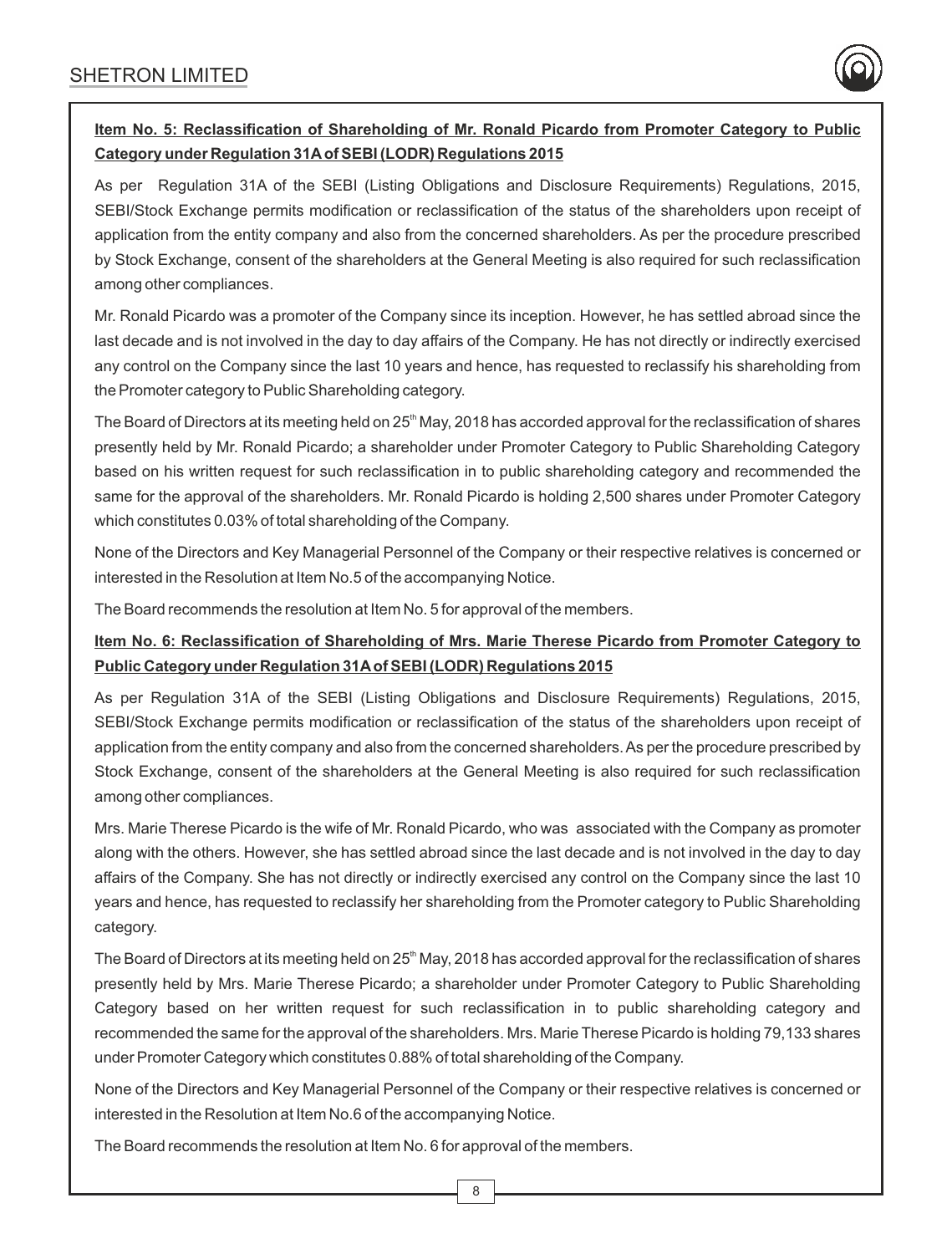

# **ANNEXURE TO NOTICE**

# **APPOINTMENT OF DIRECTORS**

**Details of Directors seeking appointment/re-appointment/retiring by rotation (In pursuance of Regulation 36 of the Listing Regulations, 2015):**

| Name                                                          | <b>Mrs. Yashoda Diwakar Shetty</b>                                                                                                                                                                                               |
|---------------------------------------------------------------|----------------------------------------------------------------------------------------------------------------------------------------------------------------------------------------------------------------------------------|
| Age                                                           | 65 years                                                                                                                                                                                                                         |
| Date of Appointment                                           | 2 <sup>nd</sup> February, 2015                                                                                                                                                                                                   |
| Expertise in specific functional areas                        | She has more than 3 decades of experience in the<br>prevailing industry and has held position as a Director in<br>various companies. And also, is good in Administration.                                                        |
| Qualification                                                 | Graduate                                                                                                                                                                                                                         |
| Number of Shares held in the<br>Equity Capital of the Company | 3,08,840 Equity Shares                                                                                                                                                                                                           |
| Directorship held in other public<br>companies                | 1. Fibre Foils Limited<br>2. Konjal Machines Private Limited<br>3. Shetron Enterprises Private Limited<br>4. Bunts Properties Private Limited<br>5. Fibre Boards Limited<br>6. Green Ecological Managed Services Private Limited |
| Committee / Executive positions<br>held in other companies    | Nil                                                                                                                                                                                                                              |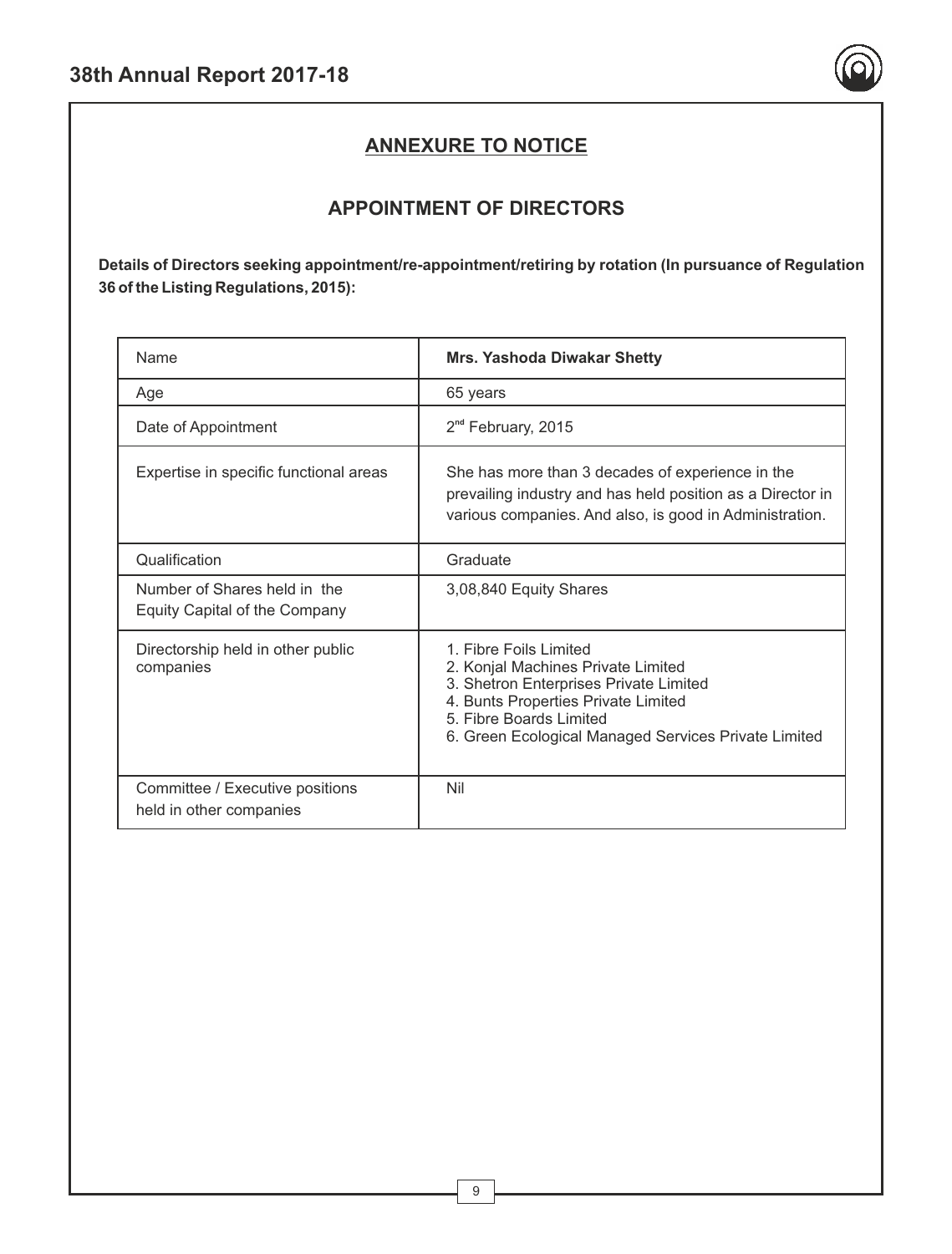

# **ANNEXURE TO NOTICE**

# **APPOINTMENT OF DIRECTORS**

**Details of Directors seeking appointment/ re-appointment/retiring by rotation (In pursuance of Regulation 36 of the Listing Regulations, 2015):**

| Name                                                     | Dr. Narendra Mairpady                                                                                                                                                                                                                                                                                                                                      |
|----------------------------------------------------------|------------------------------------------------------------------------------------------------------------------------------------------------------------------------------------------------------------------------------------------------------------------------------------------------------------------------------------------------------------|
| Age                                                      | 64 Years                                                                                                                                                                                                                                                                                                                                                   |
| Date of Appointment                                      | 30th May, 2017                                                                                                                                                                                                                                                                                                                                             |
| Expertise in specific functional areas                   | Dr. Narendra Mairpady has over 40 years of<br>experience in the fields of Corporate Advisory,<br>Human Resource Management and Financial<br>Advisory and he has held reputed positions in<br>various companies including being the Former<br>General Manager of Corporation Bank, Former<br>Chairman and Managing Director of Indian<br>Overseas Bank etc. |
| Qualification                                            | Bachelor of Laws and also a Certified Member of<br>the Indian Institute of Bankers (CAIIB).                                                                                                                                                                                                                                                                |
| Number of Shares held in the                             | Nil                                                                                                                                                                                                                                                                                                                                                        |
| Equity Capital of the Company                            |                                                                                                                                                                                                                                                                                                                                                            |
| Directorship held in other public companies              | 1) Unimoni Financial Services Limited                                                                                                                                                                                                                                                                                                                      |
|                                                          | 2) SICOM Limited                                                                                                                                                                                                                                                                                                                                           |
|                                                          | 3) Fibre Foils Limited                                                                                                                                                                                                                                                                                                                                     |
|                                                          | 4) Sequent Scientific Limited                                                                                                                                                                                                                                                                                                                              |
|                                                          | 5) Mahindra First Choice Wheels Limited                                                                                                                                                                                                                                                                                                                    |
|                                                          | 6) Mahindra Rural Housing Finance Limited                                                                                                                                                                                                                                                                                                                  |
|                                                          | 7) Mangalore Chemicals and Fertilisers Limited                                                                                                                                                                                                                                                                                                             |
|                                                          | 8) Adani Enterprises Limited                                                                                                                                                                                                                                                                                                                               |
|                                                          | 9) Suasth Health Care (India) Private Limited                                                                                                                                                                                                                                                                                                              |
|                                                          | 10) Mahindra Trustee Company Private Limited                                                                                                                                                                                                                                                                                                               |
| Committee/Executive positions held in<br>other companies | <b>NIL</b>                                                                                                                                                                                                                                                                                                                                                 |